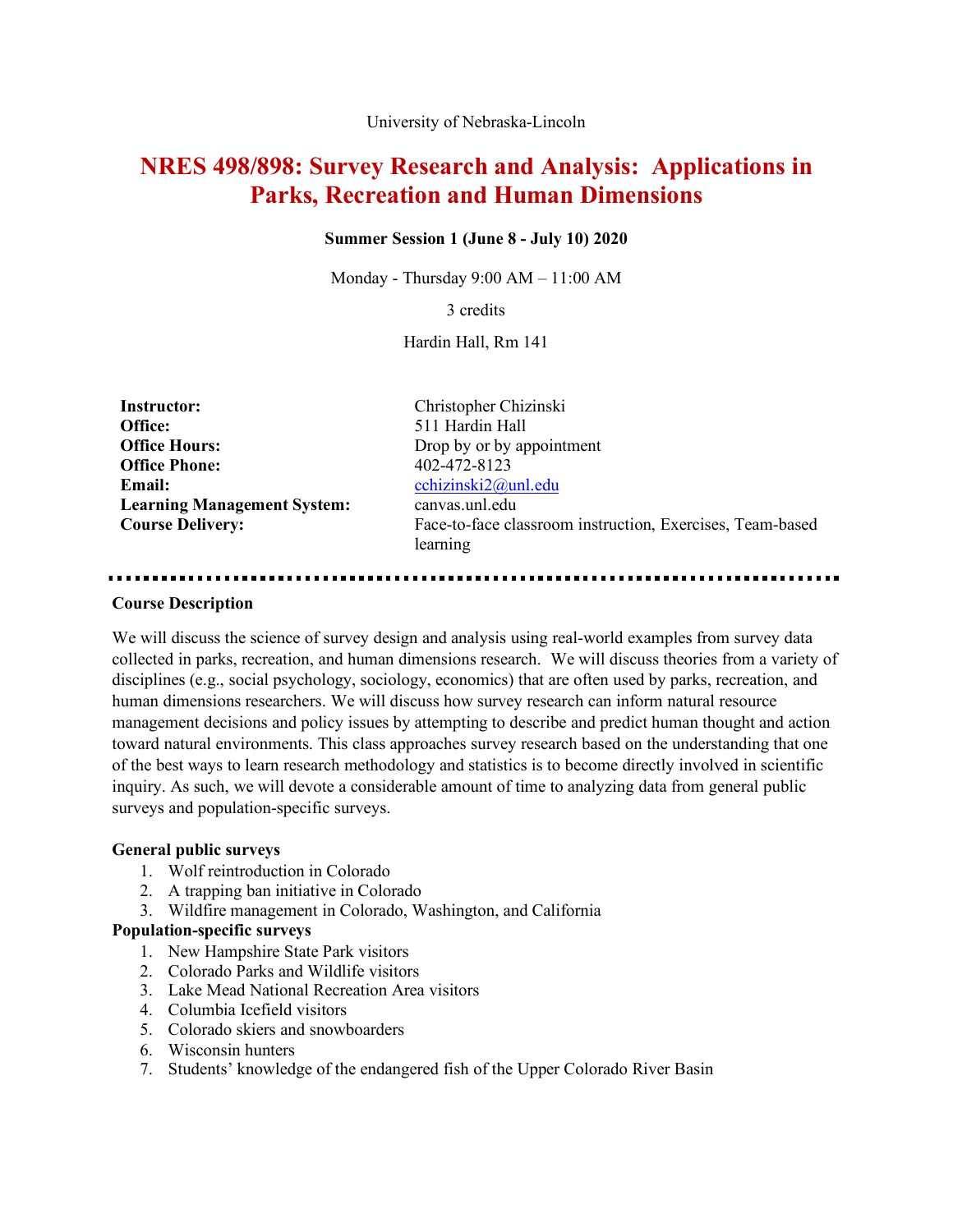# **Course Prerequisites:**

No course prerequisites are required, but some previous coursework in statistics and human dimensions would be helpful. In addition, previous experience working with R would also be beneficial, but does not need to be from a formal course.

# **Course Objectives:**

*By the end of this course, students should be able to:*

- 1. Explain the relationship between theory and research.
- 2. Distinguish between conceptualization and measurement.
- 3. Describe the processes associated with (a) writing survey questions and (b) constructing and implementing different types of surveys (e.g., on-site, mail, telephone, electronic).
- 4. Differentiate the various sampling strategies used by researchers (e.g., simple random, systematic, stratified, cluster) and the procedures that can be used to weight data to approximate populations of interest.
- 5. Apply statistical techniques that are appropriate for analyzing a variety of research questions and hypotheses.
- 6. Conducting and interpret analysis using R on survey data (e.g., frequencies, crosstabs, t tests, analysis of variance, correlation, regression, logistic regression, discriminant analysis, factor analysis, cluster analysis).
- 7. Generate figures and tables for journal articles, and technical reports.

# *This course will:*

- 1. Provide exposure and a forum for discussion of analytical techniques that are essential for transdisciplinary research.
- 2. Enable students to develop approaches to evaluate and formulate analytical approaches on real world data.
- 3. Provide each student a suite of analytical skills that can be applied to their research.
- 4. Enable students to develop surveys to address a range of social issues tied to natural resources.

# **Assigned Readings**

Vaske, J. J. 2019. Survey Research and Analysis, 2nd Edition. Sagamore Venture Publishers. ISBN/ISSN 978-1-57167-880-5.

# **Grading and Grading Policy:**

```
A: 90-100\% B: 80-89\% C: 70-79\% D: 60-69\% F: < 60\%
```
Plus/minus grades will not be used. The above percentages may be adjusted downward; however, only by attaining these percentages can you be assured of receiving a desired grade.

Note: I will round up final grades to the nearest whole number. Therefore, a final score of 89.5 will earn you a final grade of A, but a score of 89.4 will not. Although this can be very frustrating if one happens to receive a grade just below the cut off, I must draw the line somewhere.

If, for whatever reason, you are required to maintain a certain grade-level and it seems that you are unlikely to receive the necessary grade in my class come speak with me immediately. I will not bump up your grade, under any circumstances, but I will be able to give feedback on written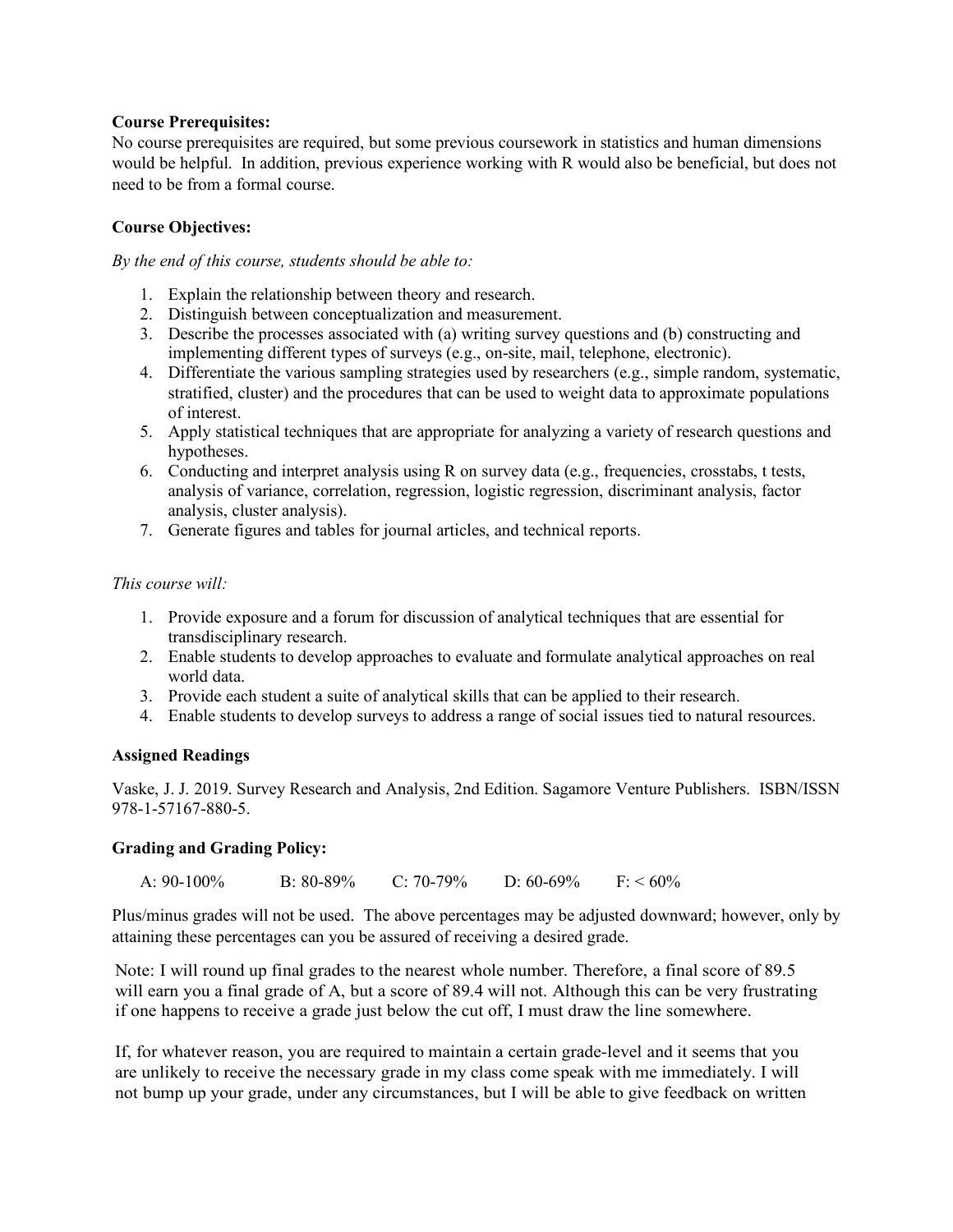work and suggestions on how to improve your class performance. With hard work, if it is still early enough in the semester, you may be able to improve your grade to the necessary extent. Do not wait until receiving your final grade at the end of the semester. These grades are final.

| Task                         | Points |
|------------------------------|--------|
| Attendance (10 pts a class)  | 160    |
| Participation in discussions | 140    |
| Assignments                  | 1000   |
| <b>Total Points</b>          | 1300   |

**Participation:** You are expected to attend all classes and to participate in class discussions.

**Weekly assignments**: Throughout the semester there will be a series of weekly assignments. Each student is required to turn in the assignments but you are encouraged to work with other students in the course.

**Academic Integrity:** Students are expected to adhere to guidelines concerning academic dishonesty outlined in Section 4.2 of University's Student Code of Conduct (http://stuafs.unl.edu/dos/code). Students are encouraged to contact the instructor for clarification of these guidelines if they have questions or concerns. The SNR policy on Academic Dishonesty is available at http://snr.unl.edu/employeeinfo/information/employeehandbook.asp

Common courtesy: Using common courtesy in college is good practice for the real world. The most basic ideas are to be respectful and to not disrupt your classmates, or your instructor, during class. So, please avoid behavior like habitually coming to class late, conversing with others during lecture, using your phone, or being generally disrespectful or uncivilized to others. Additionally, classroom discussion should be relevant to the topic we are discussing.

**Students with Disabilities.** The School, College, and University endorse PL 101-336, the Americans with Disabilities Act of 1990. Any student who, because of a disability, may require some special arrangements in order to meet course requirements should contact the instructor as soon as possible to request necessary accommodations. Students should present appropriate verification from the Office of Services for Students with Disabilities (SSD). No requirement exists that accommodations be made prior to completion of this approved University process.

# **Emergency Response**

- **Fire Alarm** (or other evacuation): In the event of a fire alarm: Gather belongings (Purse, keys, cellphone, N-Card, etc.) and use the nearest exit to leave the building. Do not use the elevators. After exiting notify emergency personnel of the location of persons unable to exit the building. Do not return to building unless told to do so by emergency personnel.
- **Tornado Warning**: When sirens sound, move to the lowest interior area of building or designated shelter. Stay away from windows and stay near an inside wall when possible.
- **Active Shooter**
	- o **Evacuate**: if there is a safe escape path, leave belongings behind, keep hands visible and follow police officer instructions.
	- o **Hide** out: If evacuation is impossible secure yourself in your space by turning out lights, closing blinds and barricading doors if possible.